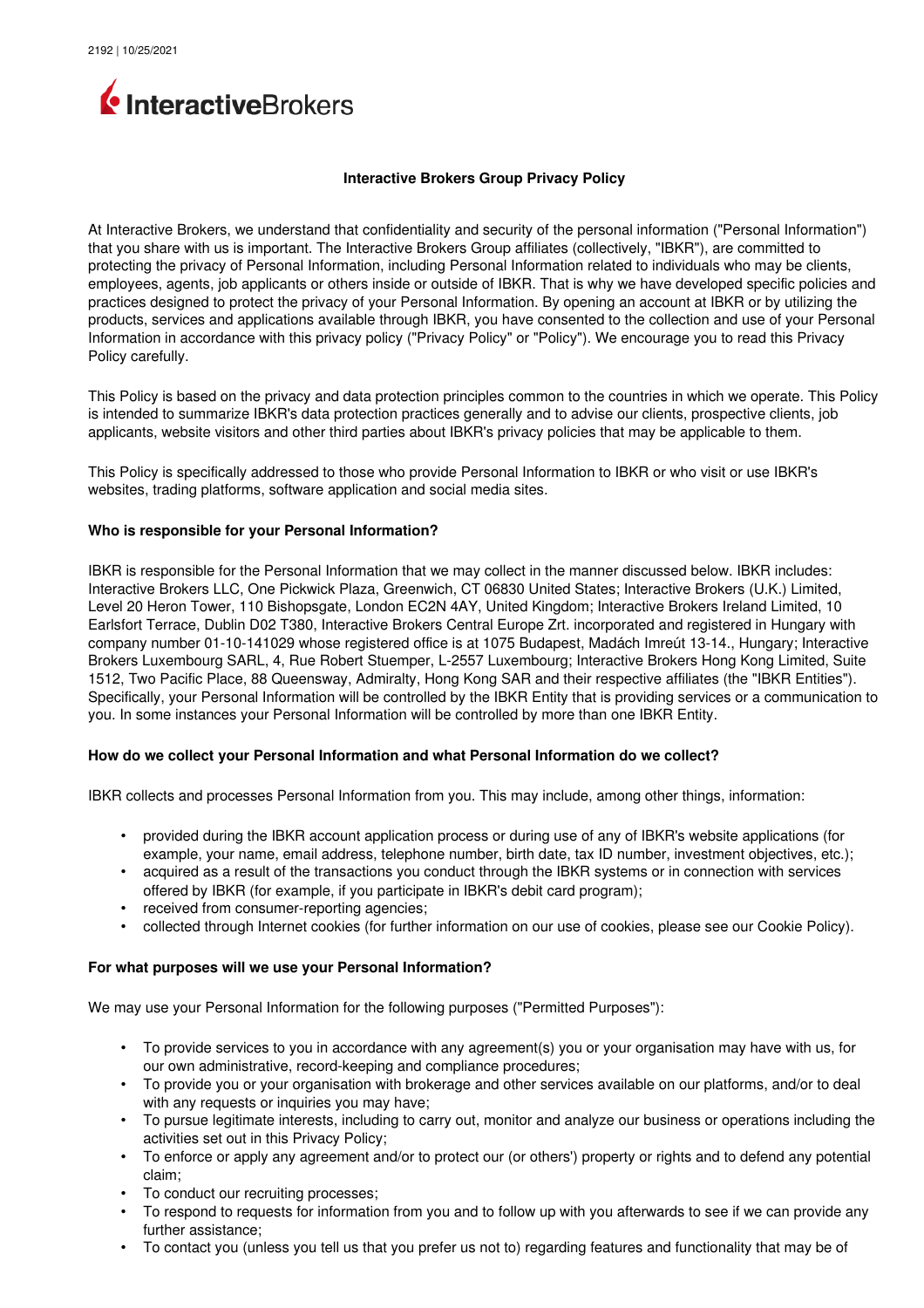interest to you;

- To enter into or carry out contracts of various kinds;
- To conduct monitoring by us or any other person on our behalf using various methods, including: (i) the use of "intelligent" automated monitoring tools; or (ii) through random monitoring of systems, for example systematically via electronic communication recording tools; (iii) specific monitoring of systems for example in relation to investigations, regulatory requests, subject access requests, litigation, arbitration or mediation or; (iv) data tracking, aggregation and analysis tools that pull data from various disparate data sources to draw linkages and/or detect behavioral patterns, interactions or preferences for analysis (including predictive analysis); and/or (v) using other similar monitoring technology that may become available from time to time;
- For statistical purposes and for market research and product analysis and to develop and improve our products and services;
- For the purposes of preventing and detecting moneylaundering, terrorism, fraud or other crimes and/or abuses of our services;
- To comply with any legal, regulatory or good practice requirement whether originating from Ireland or elsewhere (including but not limited to, the United States), and to fulfil our obligations under any reporting agreement entered into with any tax authority or revenue service(s) from time to time;
- To comply with applicable laws in any country.

We may also process your Personal Information for the following purposes (after obtaining your express consent where such consent is legally required) in accordance with your preferences:

- To communicate with you through the channels you have approved to keep you up to date on the latest developments, announcements and other information about IBKR services, products and technologies;
- To conduct client surveys, marketing campaigns, market analysis, or promotional activities;
- To collect information about your preferences to create a user profile to personalize and foster the quality of our communication and interaction with you (for example, by way of newsletter tracking or website analytics).

Where legally required, with regard to marketing-related communication, we will only provide you with such information after you have opted in or had an opportunity to object and we will also provide you with the opportunity to opt out at any time if you do not wish to receive further marketing-related communication from us. We like to keep our clients, personnel and other interested parties informed of company developments, including news relating to IBKR that we believe is of interest to them. If you do not wish to receive publications or details of events or seminars that we consider may be of interest to you, please let us know by following this link: [https://www.interactivebrokers.com/en/index.php?f=464.](https://www.interactivebrokers.com/en/index.php?f=464) Where legally required, we will not use your Personal Information for taking any automated decisions affecting you or creating profiles other than described above.

Depending on which of the above Permitted Purposes we use your Personal Information for, we may process your Personal Information on one or more of the following legal grounds:

- Because processing is necessary for the performance of your instruction or other contract with you or to take steps prior to entering into any such contract;
- To comply with our legal obligations (for example, to keep pension records or records for tax purposes);
- Because processing is necessary for the purposes of our legitimate interest or those of any third party recipients that receive your Personal Information, provided that such interests are not overridden by your interests or fundamental rights and freedoms.

In addition, the processing may be based on your consent where we have expressly sought and you have expressly given that to us.

## **Who we share your Personal Information with, and in what circumstances**

We may share your Personal Information in the following circumstances:

- We may share your Personal Information between the IBKR Entities on a confidential basis as allowed by applicable law or where required for the purpose of providing products or services and for administrative, billing and other business purposes. A list of the countries in which IBKR Entities are located can be found on our website;
- We may instruct service providers within or outside of IBKR, domestically or abroad, to process Personal Information for the Permitted Purposes on our behalf and in accordance with our instructions. For example, if you choose to subscribe to any services provided by a third-party provider listed on an Interactive Brokers Investors' Marketplace, we may disclose such information to the service providers as necessary for them to provide the services that you have requested. IBKR generally requires these service providers to enter into confidentiality agreements with IBKR that limit their use of the information that they receive. Such agreements prohibit the service provider from using IBKR client information that they receive other than to carry out the purposes for which the information was disclosed. If required by law, IBKR will retain control over and will remain responsible for your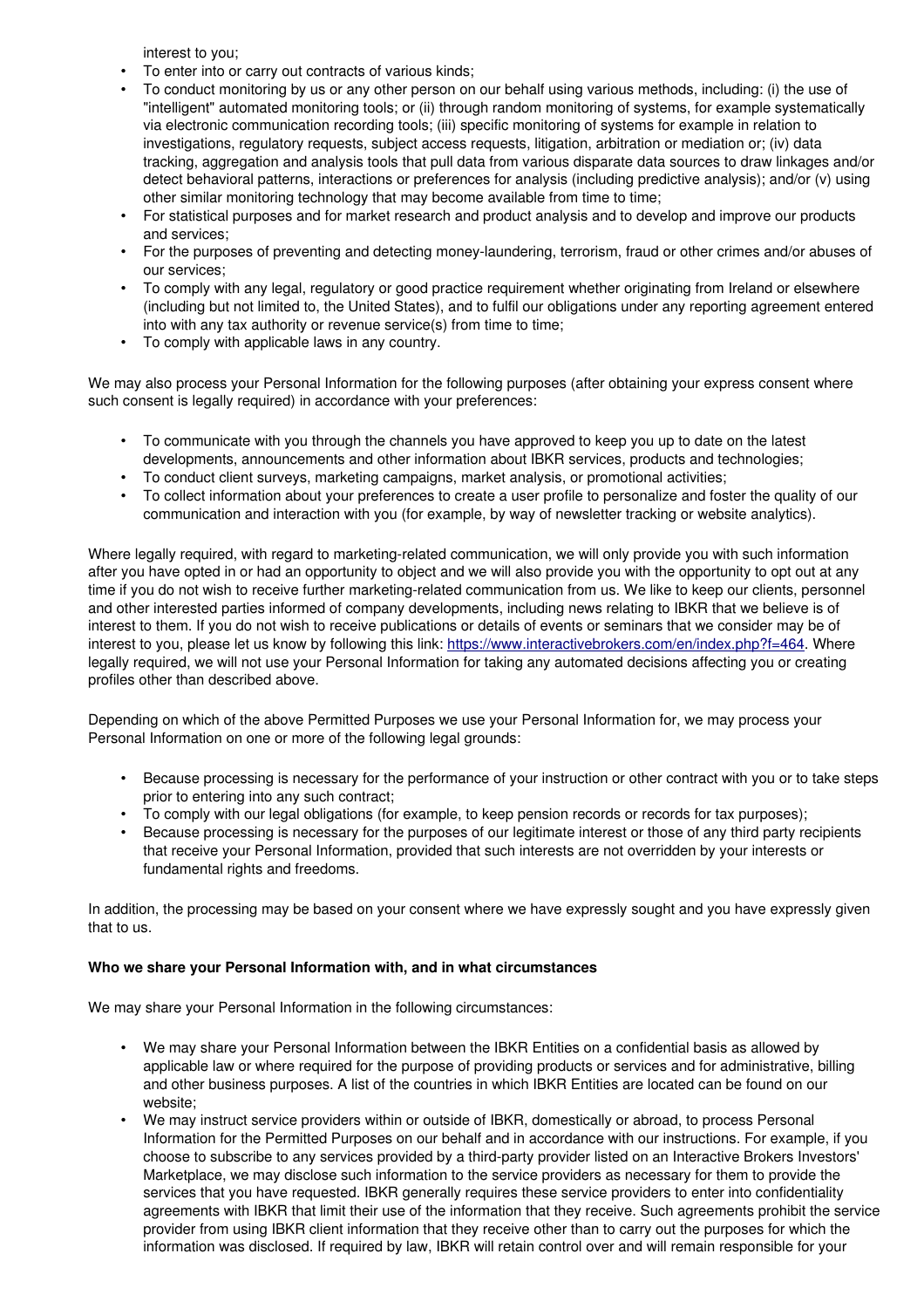Personal Information and will use appropriate safeguards to ensure the integrity and security of your Personal Information when engaging service providers;

- We may share your Personal Information with companies providing services in the areas of fraud and crime prevention and with companies providing similar services, including financial institutions such as credit reference agencies and regulatory bodies;
- We may disclose information about you to any depository, stock exchange, clearing or settlement system, account controller or other participant in the relevant system, to counterparties, dealers, custodians, intermediaries and others where disclosure is reasonably intended for the purpose of effecting, managing or reporting transactions in connection with the provision of our services or establishing a relationship with a view to such transactions;
- We may share your data with third parties to assist us with the conduct of our recruitment processes;
- Consistent with applicable law, we may share your Personal Information with courts, law enforcement authorities, regulators or attorneys or other parties for the establishment, exercise or defence of a legal or equitable claim or for the purposes of a confidential alternative dispute resolution process;
- We may also use aggregated Personal Information and statistics for the purpose of monitoring website usage in order to help us develop our website and our services.

Otherwise, we will only disclose your Personal Information when you direct us or give us permission to do so, when we are allowed or required by applicable law or judicial or official request to do so, or as required to investigate actual or suspected fraudulent or criminal activities

## **Personal Information about other people that you provide to us**

If you provide Personal Information to us about someone else (such as one of your directors or employees or someone with whom you have business dealings), you must ensure that you are entitled to disclose that Personal Information to us for processing as described in this Privacy Policy.

### **Keeping Personal Information about you secure**

To the extent required by law, we will take appropriate technical and organizational measures to keep your Personal Information confidential and secure in accordance with our internal procedures covering the storage, disclosure of and access to Personal Information. Personal Information may be kept on our Information Technology systems, those of our contractors or in paper files.

# **Transferring your Personal Information outside the European Economic Area ("EEA") or the United Kingdom (if GDPR or UK GDPR applies).**

For Personal Information subject to the General Data Protection Regulation (EU) 2016/679 ("GDPR") or the UK General Data Protection Regulation ("UK GDPR") we may transfer your Personal Information outside the EEA or the United Kingdom (the "UK") for the Permitted Purposes as described above. This may include countries that do not provide the same level of protection as the laws of your home country (for example, the laws within the EEA, the UK or the United States). We will ensure that any such international transfers are made subject to appropriate or suitable safeguards if required by the GDPR, UK GDPR or other relevant laws. You may contact us at any time using the contact details below if you would like further information on such safeguards.

With respect to persons covered by GDPR, in case Personal Information is transferred to countries or territories outside of the EEA, or in the case of UK GDPR outside of the UK, that are not recognized by the European Commission as offering an adequate level of data protection, we have put in place appropriate data transfer mechanisms to ensure Personal Information is protected.

## **Updating your Personal Information**

If any of the Personal Information that you have provided to us changes, for example if you change your email address or if you wish to cancel any request that you have made of us, please let us know by contacting IBKR Client Service through the IBKR website at [ibkr.com/help.](file:///help/index.php) We will not be responsible for any losses arising from any inaccurate, inauthentic, deficient or incomplete Personal Information that you provide to us.

### **How long do we retain your Personal Information?**

We retain your Personal Information in an identifiable form in accordance with our internal policies which establish general standards and procedures regarding the retention, handling and disposition of your Personal Information. Personal Information is retained for as long as necessary to meet legal, regulatory and business requirements. Retention periods may be extended if we are required to preserve your Personal Information in connection with litigation, investigations and proceedings.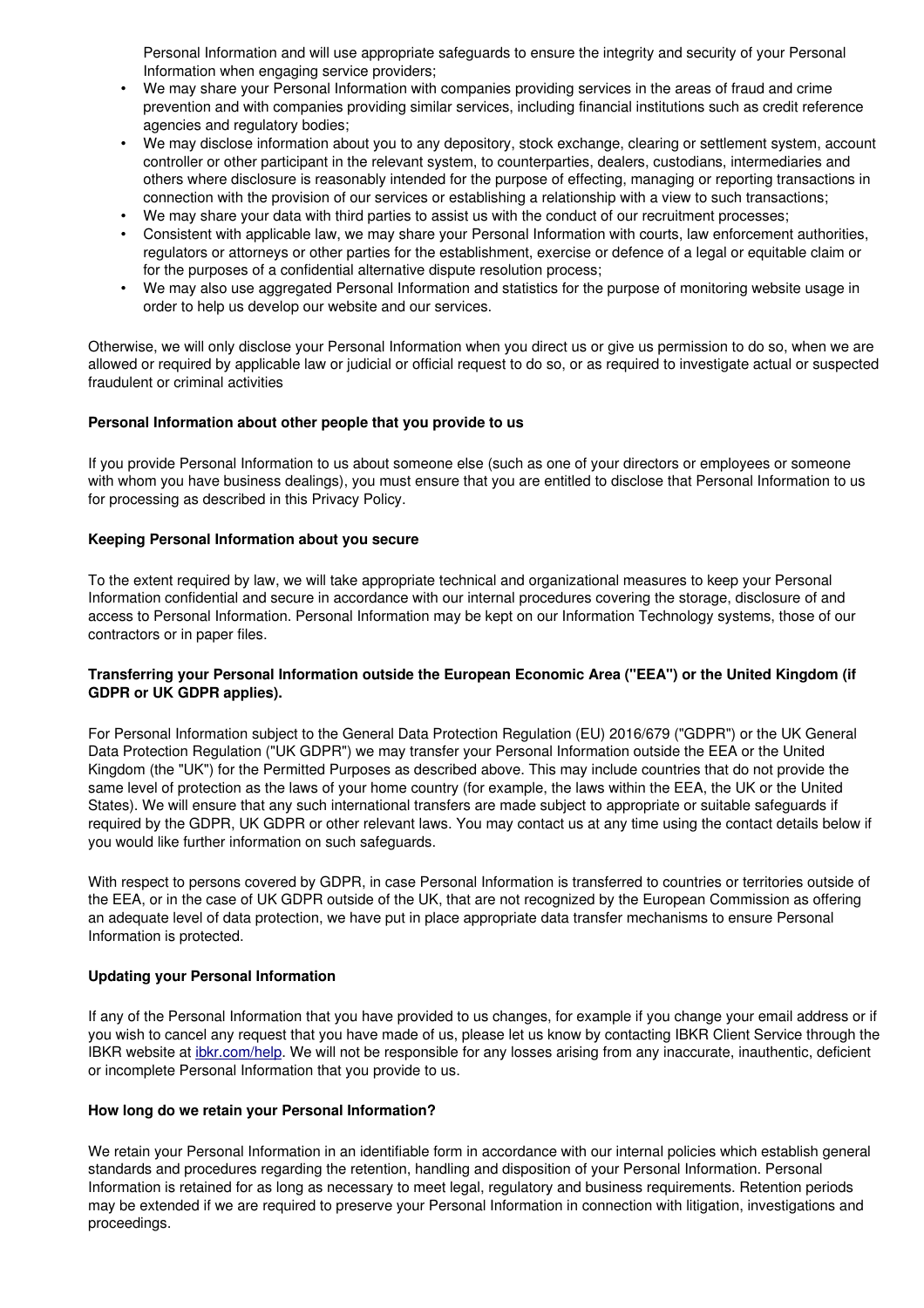# **Further rights for persons or information covered by GDPR, UK GDPR and the Personal Information Protection Law ("PIPL")**

With respect to residents of the EEA, the UK and the People's Republic of China ("PRC"), as well as in situations where your Personal Information is processed by an IBKR Entity established in the EEA, or the UK ("Covered Individuals"), you have a number of legal rights under GDPR, UK GDPR and/or PIPL in relation to the Personal Information that we hold about you. These rights include:

- Obtaining information regarding the processing of your personal information and access to the personal information that we hold about you. Please note that there may be circumstances in which we are entitled to refuse requests for access to copies of personal information, (in particular, information that is subject to legal professional privilege);
- Requesting that we correct your personal information if it is inaccurate or incomplete;
- Requesting that we erase your personal information in certain circumstances. Please note that there may be circumstances where you ask us to erase your personal information but we are legally entitled to retain it;
- Objecting to, and requesting that we restrict, our processing of your personal information in certain circumstances. Again, there may be circumstances where you object to, or ask us to restrict, our processing of your personal information but we are legally entitled to refuse that request;
- Withdrawing your consent, although in certain circumstances it may be lawful for us to continue processing without your consent if we have another legitimate reason (other than consent) for doing so.

We have designated a Data Protection Officer ("DPO") to enhance and promote compliance with and understanding of privacy and data protection principles. If you wish to do any of the above please send an email to [dpo@ibkr.com.](mailto:dpo@ibkr.com)

We may request that you prove your identity by providing us with a copy of a valid means of identification in order for us to comply with our security obligations and to prevent unauthorized disclosure of data. We reserve the right to charge you a reasonable administrative fee for any manifestly unfounded or excessive requests concerning your access to your data and for any additional copies of the Personal Information you request from us.

We will consider any requests or complaints that we receive and provide you with a response in a timely manner. If you are not satisfied with our response, you may take your complaint to the relevant privacy regulator. We will provide you with details of your relevant regulator upon request.

# **Updates to this Privacy Policy**

This Privacy Policy was last updated on 25 October 2021. We reserve the right to update and change this Privacy Policy from time to time, for example, in order to reflect any changes to the way in which we process your Personal Information or changing legal requirements. In case of any such changes, we will post the changed Privacy Policy on our website or publish it otherwise. The changes will take effect as soon as they are posted on our website.

## **How to contact us**

We welcome your views about our website and our Privacy Policy. If you have any questions about this Policy, please contact the Data Protection Officer at [dpo@ibkr.com](mailto:dpo@ibkr.com) or please contact IBKR Client Services through the IBKR website at [ibkr.com/help.](file:///help/index.php)

## **Interactive Brokers Group Cookie Policy**

## **What are Cookies and Web Beacons?**

Cookies are pieces of data that a website transfers to a user's hard drive for record-keeping purposes. Web beacons are transparent pixel images that are used in collecting information about website usage, email response and tracking. Generally, cookies may contain information about your Internet Protocol ("IP") addresses, the region or general location where your computer or device is accessing the internet, browser type, operating system and other usage information about the website or your usage of our services, including a history of the pages you view.

## **How We Use Cookies and Web Beacons**